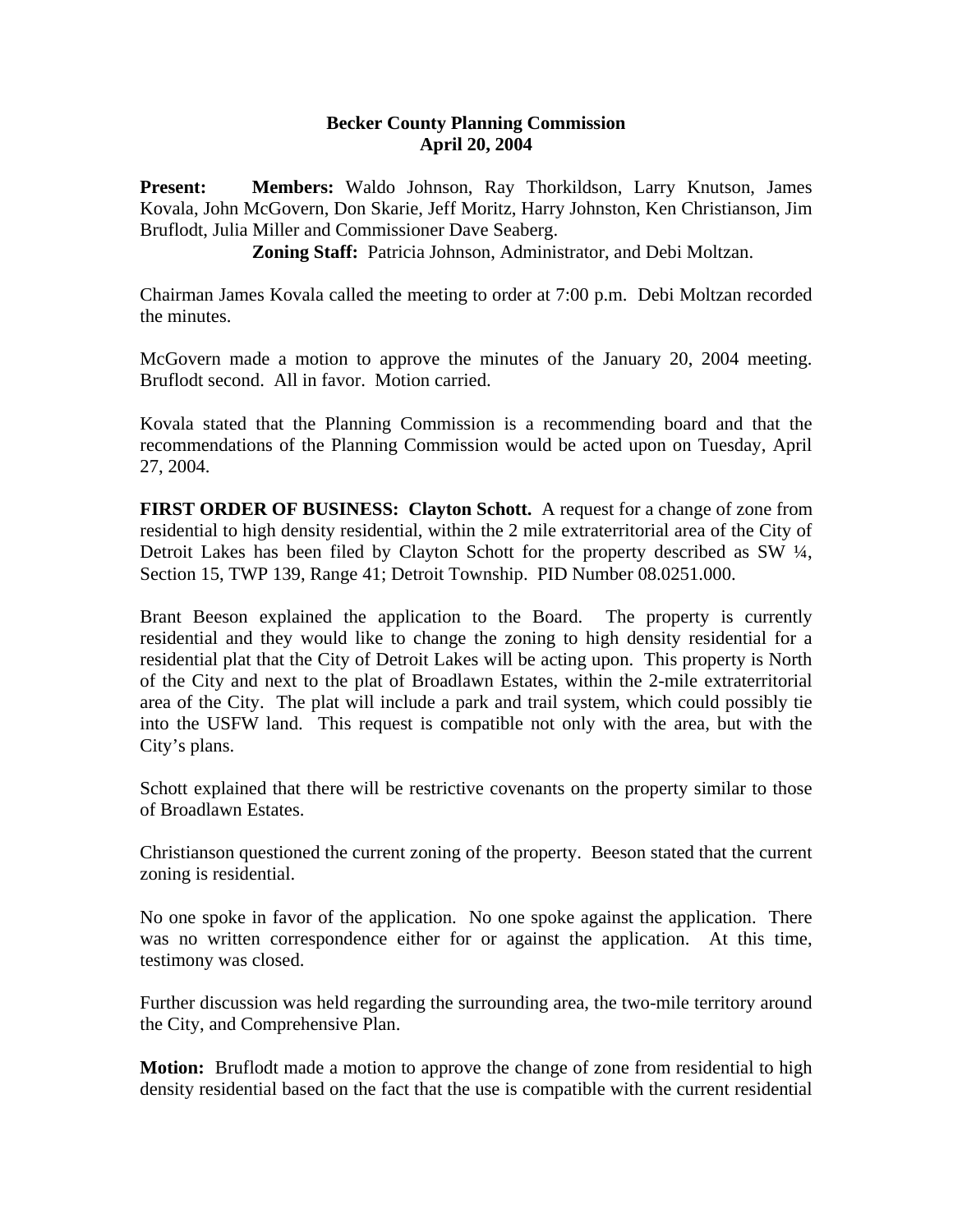zoning and will compliment the City's long-range plans. W. Johnson second. All in favor. Motion carried. Change of Zone to High Density Residential.

**SECOND ORDER OF BUSINESS: Contractor's Leasing.** A request for a conditional use to allow sand and gravel extraction in an agricultural zone has been filed for the property described as N  $\frac{1}{2}$  of S  $\frac{1}{2}$  of SE  $\frac{1}{4}$  and N  $\frac{1}{2}$  of SE  $\frac{1}{4}$  Less 7.90 Ac in NE Cor; Section 19, TWP 138, Range 43; Cormorant Township. PID Number 06.00623.000 and 06.0264.000.

Cheryl Feigum, Houston Engineering, explained the application to the Board. This is a 120.6-acre site that would supply local gravel use.

McGovern questioned the buffer zone on the North side of the property and why it did not run in a straight line. Feigum stated that it was drawn that way to protect a nesting area and wetland but utilize a good amount of gravel in the extreme North corner.

Kovala questioned how much land would be open at a time and how long it would take to mine this. Feigum stated that there would be approximately 90 acres mined at 20-acre intervals; the entire operation would take  $20 - 30$  years. The mined areas would be reclaimed, seeded and grassed to provide wildlife habitat. The area would be reclaimed as closely to the natural terrain as possible. This is also outlined in Question 11 of the EAW.

Moritz questioned what would be done to protect the adjacent neighbors. Feigum stated that the land would be sloped in a way that would not be a detriment to the adjoining land; and the road would be either watered for dust control or calcium chloride would be used. There should be no significant impact on the neighbors because most of the area is already gravel mines or agricultural.

Kovala questioned which way the gravel traffic would go. Feigum stated that the traffic would go East and North on the County Road; there is gravel to the East and South of this project.

Christianson questioned the depth of excavation and if it were below the water table. Feigum stated that, more than likely, they would not be digging below the water table based on the fact that the quality of gravel deteriorates as it gets closer to the water table and that Bob Merritt, DNR, will not give them a dewatering permit. Excavation at this depth should not harm the aquifer.

Kovala questioned what would happen if Odegaard's well goes dry because of the gravel excavation. Feigum stated that they would have to drill a new well.

Christianson stated that there will be increased traffic on the road and questioned if Contractor's Leasing has looked into tarring the road. Tony Kost, Contractor's Leasing, stated that this is only a 90 acre tract will about 4,000 additional acreage in the area using the same road; they should not have to take the blunt of the cost.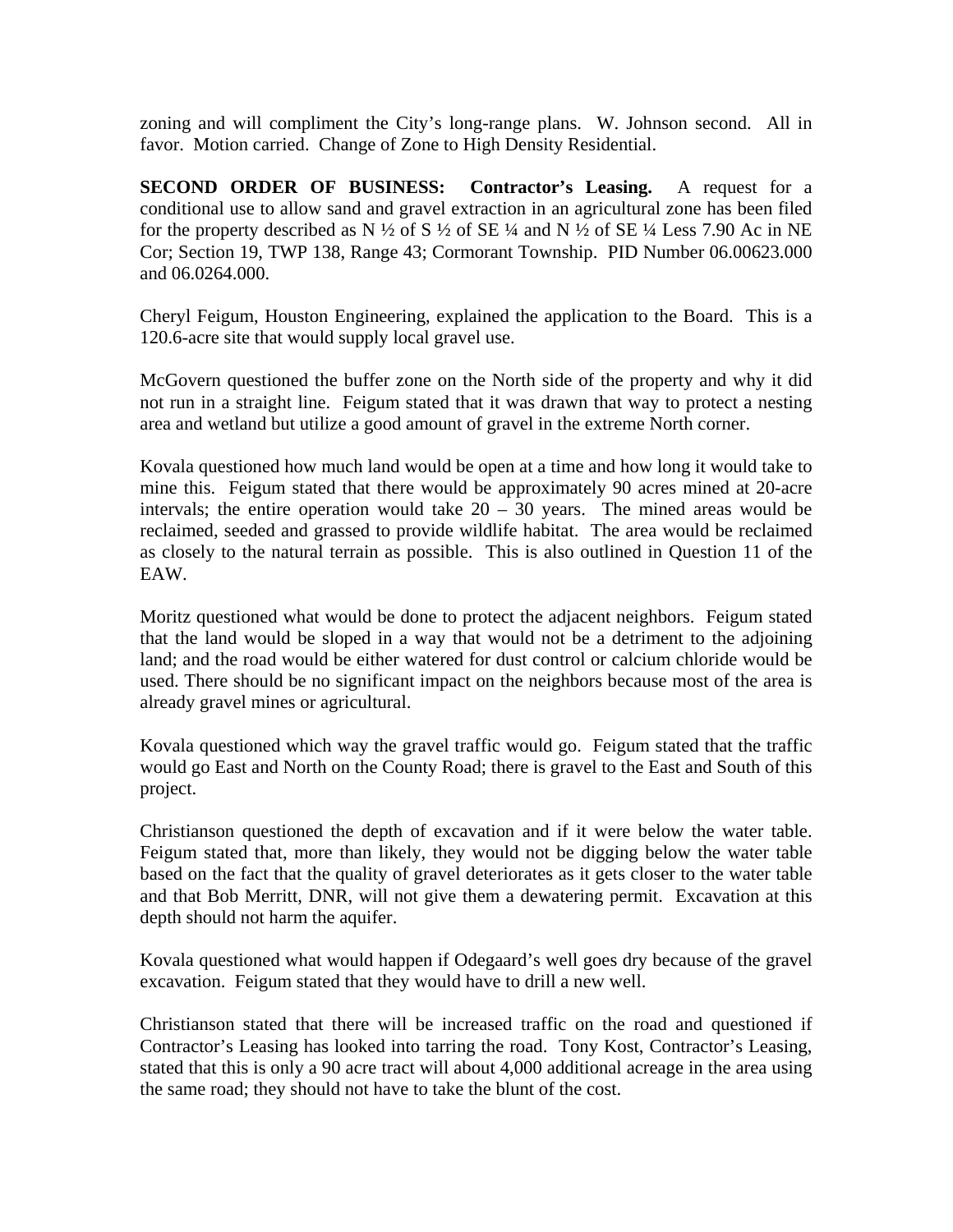Speaking in favor of the application is Everett Paulson; stating the aquifer has been tested and there have been gravel operations there since the 50's and that the County took over maintenance of the road in 1977 and has not tarred it as promised it would do in 1980.

Speaking in opposition to the application were: Joy Becker; stating opposition and concern about noise, dust and traffic.

Stacy Odegaard; stating opposition noise, dust and traffic. If the application is to be approved, it should be done so with strict conditions.

Written correspondence was received from Everett Paulson, in favor; Cormorant Township, in favor; Michael Smith, in opposition; Rodger Haugen, in opposition; Stacy Odegaard, in opposition; and Josh & Joy Becker, in opposition.

At this time, testimony was closed.

Johnston questioned how far the Odegaard house was from the property line. Odegaard stated that the house was approximately 300 feet from the property line. Johnston questioned if Contractor's Leasing contacted the neighbors and discussed the plans with them and worked out a buffer zone. Becker and Odegaard stated that they were not contacted. Kost stated that they did not expect this much opposition.

Kovala questioned if the operation had to run 7 days a week. Kost stated that they probably would not run 7 days a week, but they do need a crusher and that the location of the crusher could be moved.

Bruflodt stated that the number of people in opposition was small, but the concerns were great. Bruflodt felt that Contractor's Leasing should get together with the neighbors and come up with a compromise. Bruflodt stated that all governing agencies were contacted and compromises or plans were agreed upon, but the neighbor's have not been contacted. Bruflodt stated that there were concerns with the neighbors and the neighbors have offered compromises if the project is approved.

Further discussion was held, including discussion on the 60-day rule. Contractor's Leasing asked to have the application tabled for one month.

Moritz suggested that the following concerns be discussed by Contractor's Leasing and the neighbors: safety and health; dust and dust control; maintenance and surfacing of the road; speed, approaches; noise; hours of operation; screening; land value; crushing operation; and water table.

**Motion:** Contractor's Leasing requested to table the application for one month.

**THIRD ORDER OF BUSINESS: Timothy Bosh.** A request for a conditional use permit to construct a retaining wall within the shore impact zone for the property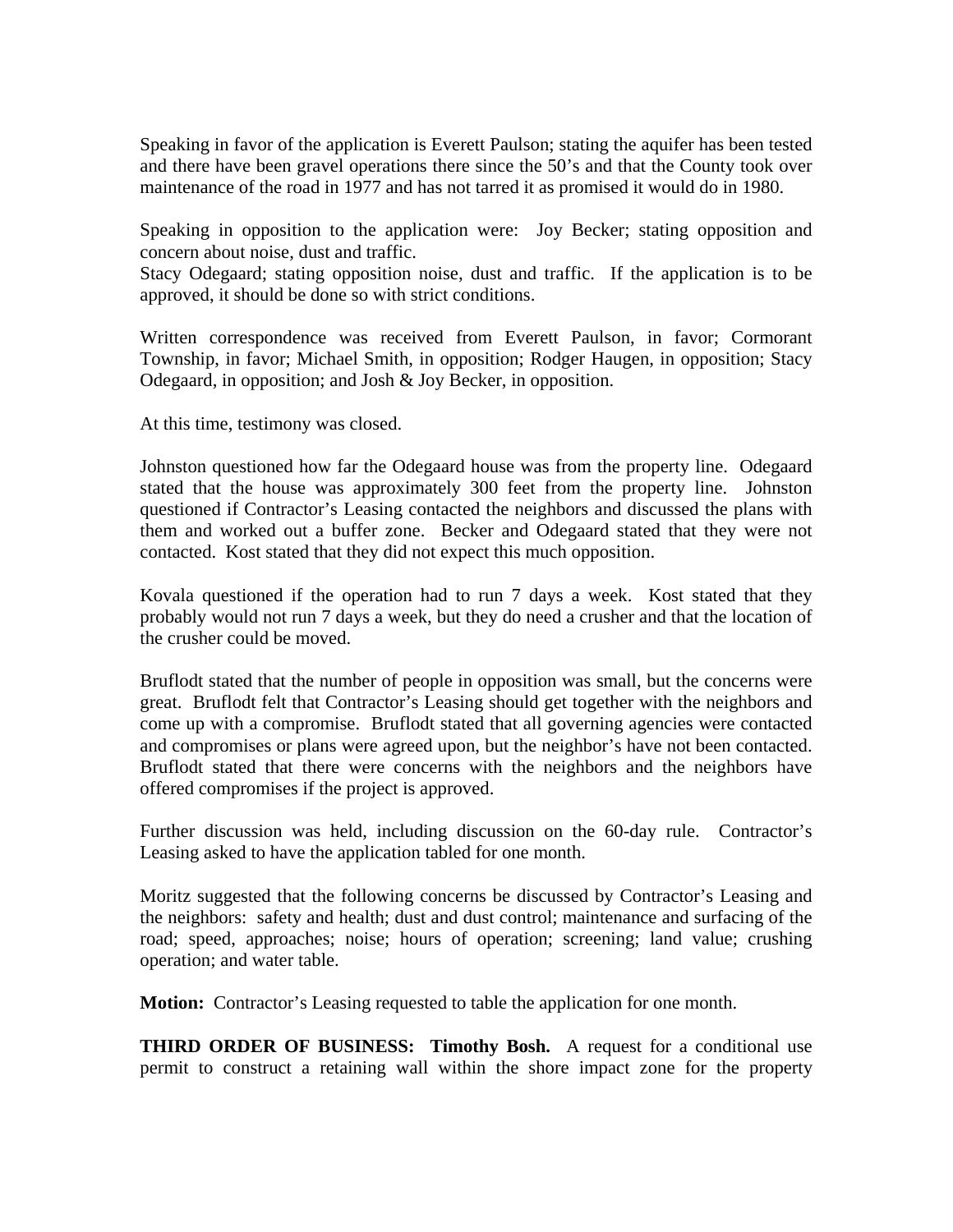described as Lot 10, Sherbrooke Beach; Section 34, TWP 138, Range 43; Cormorant Township. PID Number 06.1021.000.

Bosh explained the application to the Board. The walls would level off the top of the bank. The cedar wood wall would remain, along with the steps. The wall would run up to the property line.

Kovala questioned where the wall would be. Bosh stated that it would be approximately even with the  $5<sup>th</sup>$  step and be about 3 feet high. The bottom block would be dug down into the ground.

Thorkildson questioned if Bosh had spoken to the neighbor's about the project. Bosh stated that he talked to the neighbor to the South, the rest received letters. Thorkildson questioned if the neighbors had retaining walls. Bosh stated that the neighbor to the North had an old railroad tie wall and the neighbor to the South had a retaining wall.

No one spoke in favor of the application. No one spoke against the application. There was no written correspondence either for or against the application. At this time, testimony was closed.

Further discussion was held regarding the plan, erosion, size and location. Christianson stated that it has been policy to approve retaining walls if reasonable. P. Johnson stated that was correct, if the retaining wall would correct an existing erosion problem.

**Motion:** Christianson made a motion to approve a conditional use permit to allow a retaining wall within the shore impact zone based on the fact that it does meet the criteria of Section 12 of the Ordinance and it does correct an existing erosion problem. Bruflodt second. All in favor. Motion carried. Application approved to allow a retaining wall.

**FOURTH ORDER OF BUSINESS: Paul Breyer.** A request for approval of a certificate of survey consisting of 2 parcels, one 59,500 sq ft in size and one 53,500 sq ft in size; and a change of zone from agricultural to residential has been filed for the property described as: Pt of Govt Lot 8, 9, 10 of Lake Ida Height Second Subdivision Replat; Section 34, TWP 138, Range 43; Cormorant Township. PID Number 06.0832.000.

Brant Beeson explained the application. One lot would be divided into two lots, each exceeding the requirements of the Zoning Ordinance.

Christianson questioned if this would be a replat of Ida Heights Second Subdivision. Beeson stated that it was somewhat of a replat.

No one spoke in favor of the application. No one spoke against the application. There was no written correspondence either for or against the application. At this time, testimony was closed.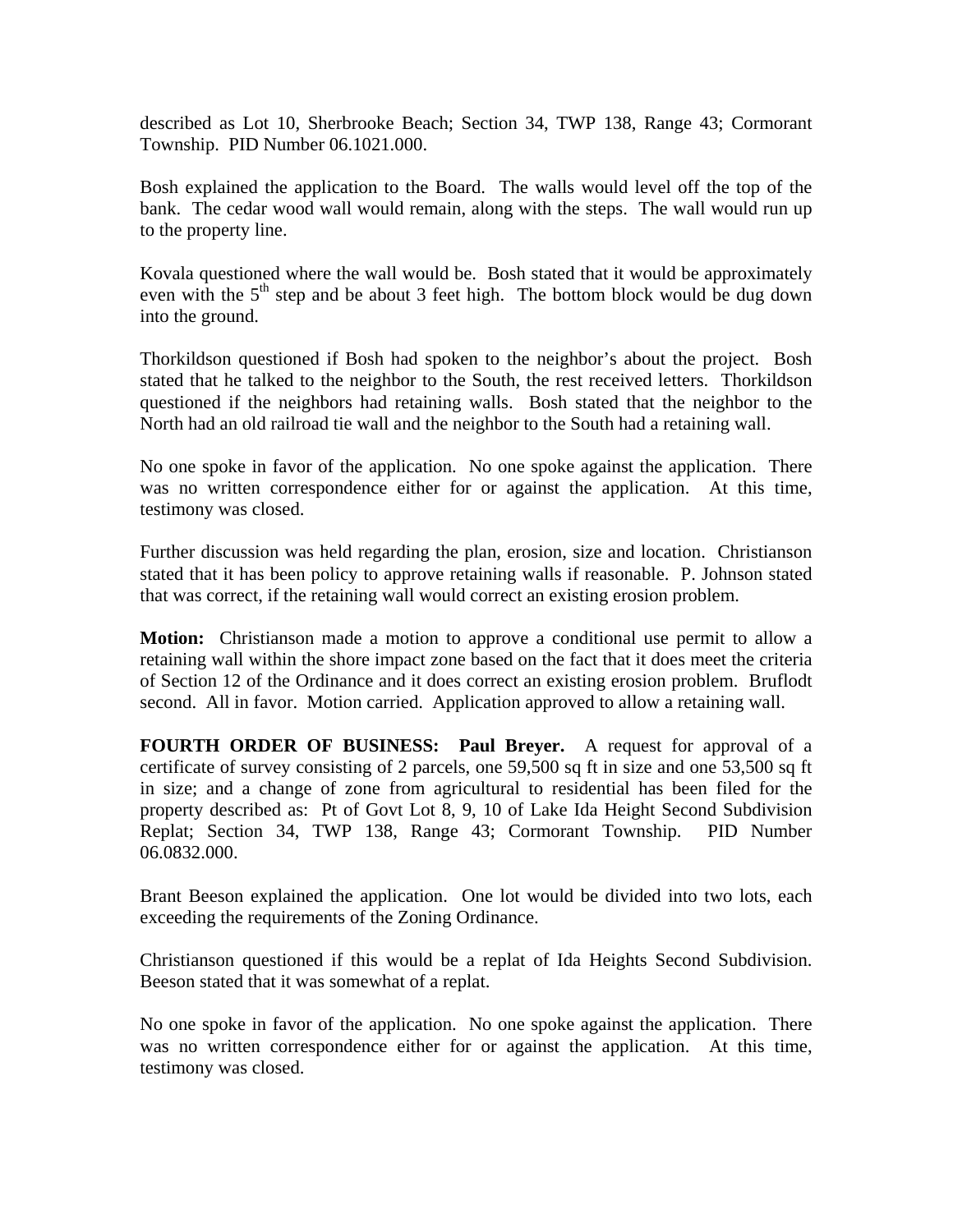Further discussion was held regarding lot size, location and Ordinance requirements.

**Motion:** Thorkildson made a motion to approve the change of zone from agricultural to residential and approve the certificate of survey allowing two tracts of land, 59,500 sq ft in size and 53,500 sq ft in size based on the fact that the request meets the requirements of the Zoning Ordinance and Subdivision Ordinance. Skarie second. All in favor. Motion carried. Change of Zone to Residential approved. Certificate of Survey approved.

**FIFTH ORDER OF BUSINESS: Shoreham Investment Group.** A request for a change of zone from agricultural to high density residential and a conditional use permit for a planned unit development consisting of 28 units has been filed for the property described as: Govt Lot 2; Section 11, TWP 138, Range 43; Cormorant Township. PID Number 06.0168.000.

The application was explained by Brant Beeson, on behalf of Dr. Lowell Mickelson and Dan Wilson. The property has been in the Nelson family for three generations. In the 1900's this property had been platted into 50 lakeshore lots. In 1948, the plat was vacated. There is approximately 1000 feet of shoreline.

The proposal would set the 6-lakeside units 150 feet back from the lake. There would be commons area, common driveway, common parking and common docking. There would be 1 watercraft slip for 1 watercraft for each unit. The slip would remain with the unit and cannot be transferred. There will be a storm water plan and municipal septic area. The shoreline will be kept natural. Cormorant Township has approved the plan and approved a variance for the docking slips. The Watershed has approved the docking with stipulations.

Rick Gunderson, Houston Engineering, stated that there is a plan to retain all storm water run off in ponds and the sewage would be a municipal type system that would pretreat the sewage and eventually discharge it to the wetlands. There would also be a common well system. All systems would be done according to MPCA regulations.

McGovern questioned the number of wells. Gunderson stated that 50 to 75 gallons per minutes would be needed. This would require two alternating wells.

Larry Shaw, SS Environmental, stated that the soil borings indicated that the soil in this area would not accommodate an in ground system. A municipal type system would be installed according to MPCA regulations and sizing.

W. Johnson questioned if the treated water could be used for watering lawns, etc. Shaw stated that it would be clean enough to do so. Moritz questioned which wetland the water would be discharged to. Shaw stated that the that the North wetland would be preferred.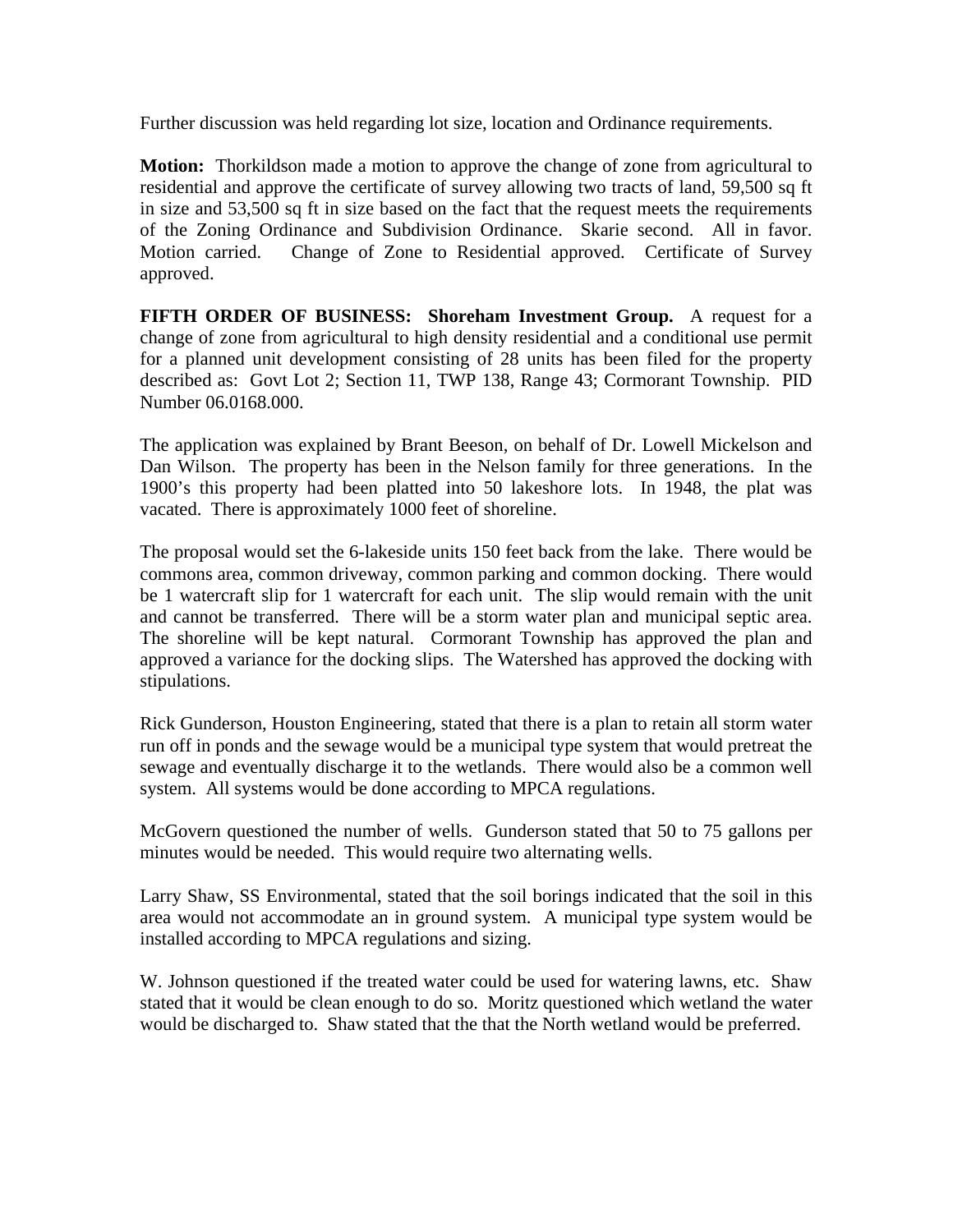Bruflodt questioned if the North wetland is completely on the Nelson property. Shaw stated that it is not, but the issue has been discussed with the neighbor. Shaw further stated that the flow could be split between the North and the South wetlands.

Further discussion was held regarding the storm water, sewage treatment, wetland locations, and buffer zone around the wetlands. Beeson stated that the wetlands would be protected by the covenants and nothing could be done without Government Agency's approval and approval of all CIC owners.

Christianson questioned the property to the West of the County Road. Beeson stated that this property may be included with the CIC for the sole purpose of storage units. Christianson questioned if homes would be built on the West side of the road. Beeson stated that there would be no homes on the West side of the road, if this property was included in the CIC.

Moritz questioned if the structures could be relocated to give more of a buffer to the wetland. Gunderson stated that the preliminary plat only shows squares as to where they think everything should be placed. When the final plat is submitted, more work will be conducted to get the exact location of everything, which always changes from the proposed location.

Johnston and Thorkildson questioned the impervious. Gunderson stated that the 23% impervious included the houses, sidewalks, driveways, gazebo and parking area. Further explanation was given about the unit size. The proposed 10,000 sq ft; 5,000 sq ft; and 3,000 sq ft pads is the maximum project size for each unit. The square footage would include house, garage, patio, deck, parking area, sidewalks, etc.

Moritz questioned how the shoreline would be protected. Beeson stated that it is not finalized yet. They could do a couple of things. One would be a conservation easement or the second would be to actually deed this easement to the Watershed.

Dan Wilson stated that they have been very pro active on this project. A PUD is more environmentally safe than 6 single family lots with several docks. The structure setback would exceed that of single-family lots.

No one spoke in favor of the application. Speaking in opposition to the application were: Chuck McDonald; he was speaking in behalf of 6 neighbors. They are concerned about the density.

Gene Schroder – has not seen plans and concerned about the wetland taking up more of his property.

Written correspondence was received from Brad Grant, Becker County Soil and Water Conservation, with concern about the wetlands.

At this time, testimony was closed.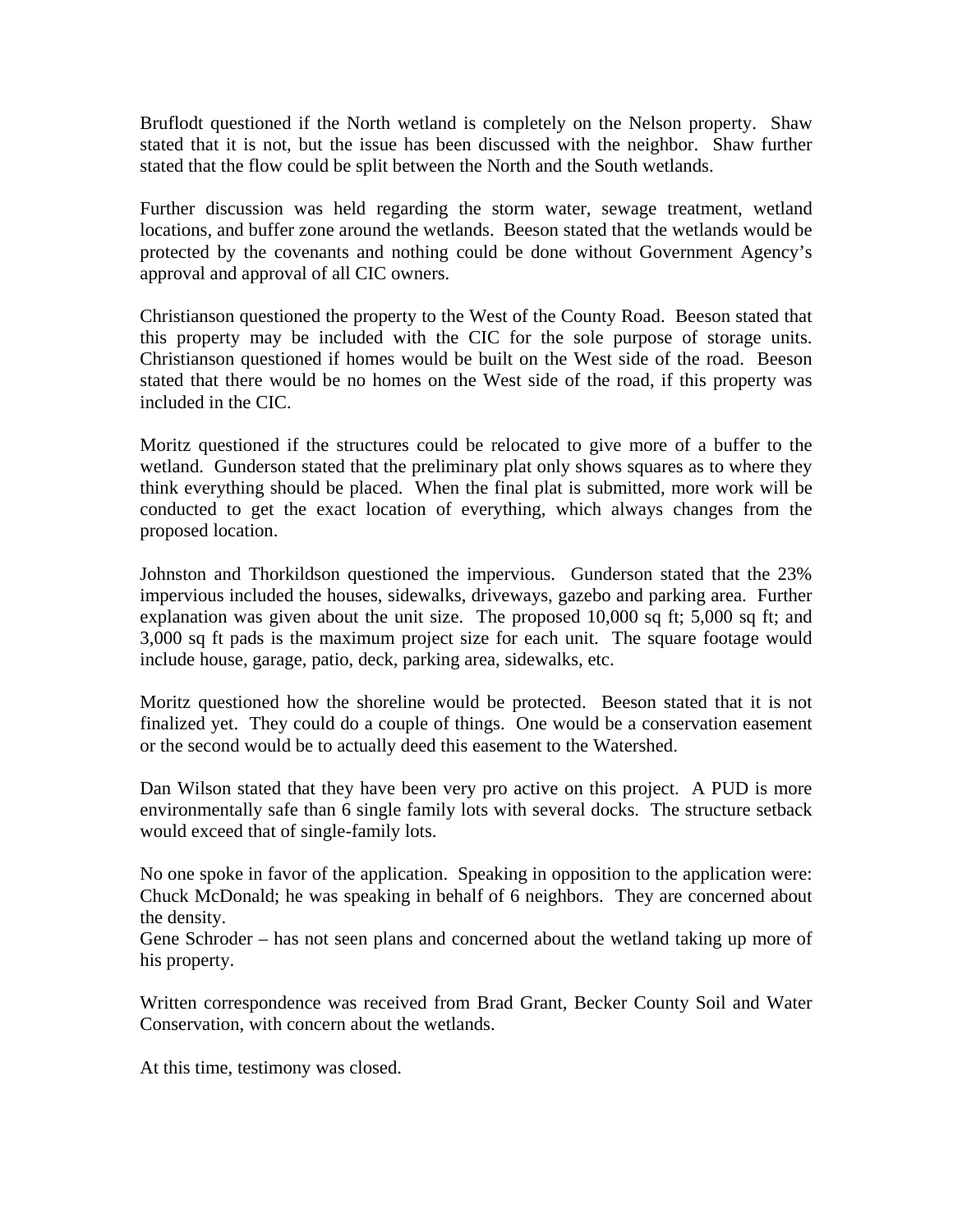Further discussion was held regarding the lake, density, wetlands, wells and septic. Christianson questioned why an EAW was not done on a project of this size, when there was one done on the Melissa Lake project. Beeson stated that he has been involved with both projects and that there is no comparison. Beeson stated that there are environmental concerns with Lake Melissa and on this project; the developers have been pro-active addressing concerns before they happen.

Christianson felt that development should be slowed down and that the County should look at controls for development. Christianson stated that an EAW has 29 questions that address environmental concerns. Beeson stated that with the information that the developers have given to the Board, it would not take long to complete the EAW, put the rest of the process would delay the project until fall.

W. Johnson and Thorkildson felt there should be fewer units. Knutson questioned if there were 29 questions on the EAW, how many have already been answered. Gunderson stated that months of planning have gone into this project, it was not just drafted.

Seaberg stated that he felt this was a good project. Moritz stated that an EAW would delay the project, but would answer questions. Moritz felt the Board could come up with a list of questions similar to the EAW questions, have them answered and only delay the project one month instead of all summer; this way both would be accomplished.

**Motion:** Knutson made a motion to approve the change of zone and conditional use permit for a 28 unit residential planned unit development as presented based on the fact that it does meet the criteria of the Zoning Ordinance. Seaberg second. VOTE: in favor: Seaberg, Knutson, Johnston and Thorkildson. Against: Skarie, Miller, W. Johnson, Moritz, McGovern, Christianson and Bruflodt. Motion to approve failed.

Further discussion was held. Beeson asked what type of questions needed to be answered and if they could answer those questions to the County Board. Christianson stated that the questions needed to be answered to the Planning Commission; it would not be appropriate to answer them to the County Board. Further discussion was held.

P. Johnson stated that if an EAW was what the Board wanted, then a motion would have to be made for that; if the Board wants questions answered, then they have to come up with a list of questions. P. Johnson stated that packets of information are mailed out to each Board member prior to the tour date. If the Members feel there is not enough information, then the Member should request this information at the informational meeting to allow time to get a hold of the developer so he can get the information to the Board by the meeting date.

**Motion:** Christianson made a motion to order an EAW. Beeson asked to table the application until the questions of the Board could be addressed, if the Board could come up with a list of questions. Christianson withdrew his motion.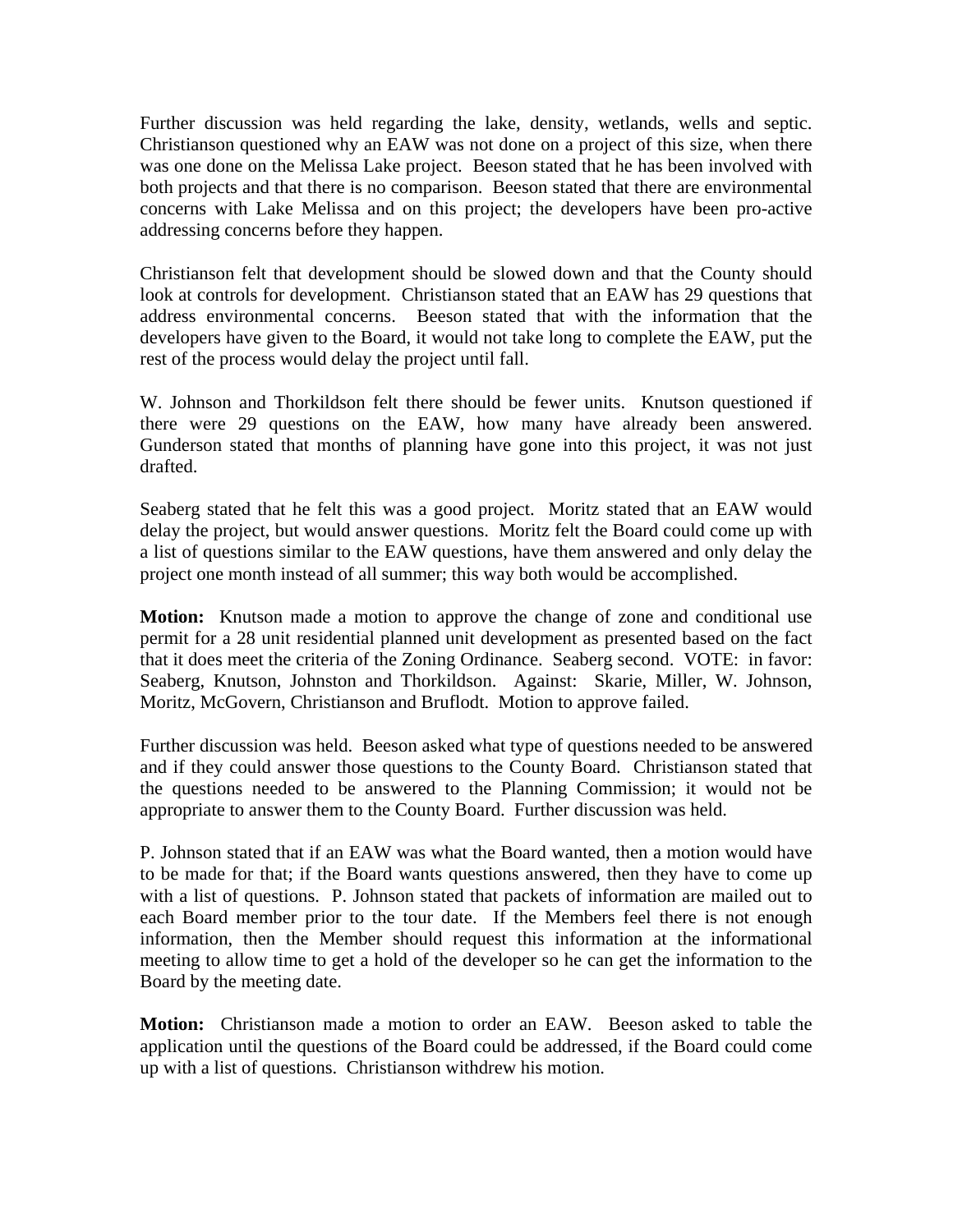Beeson asked for the list of questions to be forwarded to him within 2 weeks, allowing them 2 weeks to get them answered and back to the Board for the May meeting. Moritz suggested that the questions be funneled through the Zoning Office. P. Johnson stated that the Board should come up with the questions as a Commission and not individually. A special meeting should be scheduled to do this. At the consensus of the Board, this meeting is scheduled for Thursday, April 29, 2004 at 3:30 p.m. at the Zoning Office. Christianson thanked the developers for being willing to do this.

Application tabled at the request of the applicant's counsel.

**SIXTH ORDER OF BUSINESS: Brian Smith.** A request for a change of zone from agricultural to residential within the 2 mile extraterritorial area of the City of Detroit Lakes has been filed for the property described as:  $E\frac{1}{2}$  of NE  $\frac{1}{4}$  less 1610 feet; Section 19, TWP 138, Range 40; Burlington Township. PID Number 03.0186.001.

Smith explained that this would be a change of zone from ag to residential in preparation for a plat, which the City of Detroit Lakes will be acting upon. This property lies within the 2-mile extraterritorial area of the City of Detroit Lakes. Most of the lots will be between 1.83 acres in size and 2.4 acres in size, which meet the requirements of a natural environmental lake.

No one spoke in favor of the application. No one spoke against the application. There was no written correspondence either for or against the application. At this time, testimony was closed.

Further discussion was held regarding the 2-mile area, the location of the project and requirements of the Ordinance.

**Motion:** Johnston made a motion to approve the change of zone from agricultural to residential based on the fact that the use is compatible with the current residential zoning and will compliment the City's long-range plans. Christianson second. All in favor. Motion carried. Change of Zone from agricultural to residential approved.

At this time, Chairman Kovala called a 5-minute recess. The meeting reconvened at 9:15 pm. Kovala stated that there would be a slight change in the agenda order at the request of a member of the audience due to illness.

**SEVENTH ORDER OF BUSINESS: Dennis Johnson.** A request for a change of zone from agricultural to residential and approval of a certificate of survey allowing two tracts of land, one being 1.7 acres in size and one being 40,300 sq ft in size has been filed for the property described as: Pt of Gov't Lot 2; Section 34, TWP 140, Range 39; Height of Land Township.

Scott Walz explained that this was a certificate of survey and change of zone that does meet the criteria of the Ordinance. The property is located just south of the Public Access.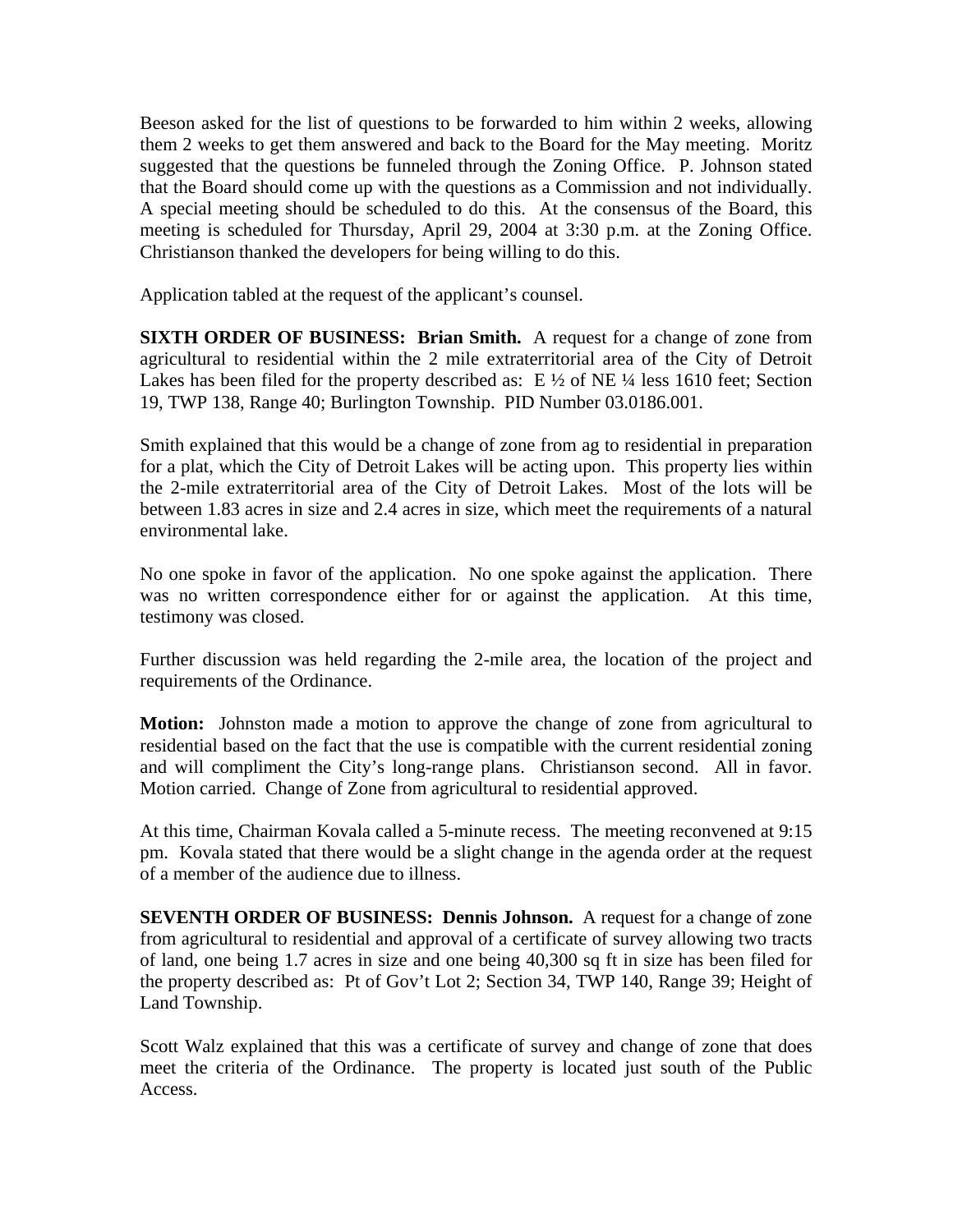Knutson questioned if the lot line was going to be relocated to make the smaller tract have 40,000 sq ft of lot area excluding the road right of way. Walz stated that it could be accomplished if needed.

No one spoke in favor of the application. Speaking in opposition to the application was Wallace Rossenbach, Mary Beth Lee and Randy Bahr.

Dennis Johnson arrived at the meeting and asked for the opportunity to explain the application to the Board and explained the application to the Board. Kovala questioned what this 10-year agreement was that Rossenbach was talking about. D. Johnson stated that, at the time of purchase, there was an agreement that he would not sell the land for 10 years. D. Johnson stated that he is not selling the property, just subdividing it.

Further discussion was held. Christianson stated that the Board is here to act on the split, not the legal issues as to whether the property can be sold or not.

Written correspondence was received from Jeanne Wiger and Richard Jewett in opposition; and Mark Gruss, in opposition.

At this time, testimony was closed. Further discussion was held regarding the size of the lot, location and agreement between Johnson and Rossenbach. Christianson stated that the subdivision meets the criteria of the Zoning Ordinance. Johnston stated that there is nothing to stop Johnson from conveying the property, if the subdivision is approved. Christianson stated that the Board does not know the facts of the agreement.

**Motion:** W. Johnson made a motion to deny the change of zone from agricultural to residential and approve the certificate of survey to allow two tracts of land; one tract being 1.7 acres in size and one tract being 40,300 sq ft in size based on the fact that this would be spot zoning; with the easement, the smaller lot is less than 40,000 sq ft in size; and due to the uncertainty of the sales agreement. Johnston second.

Christianson stated that this request is compatible with the area; it's just that all the older plats were done by CUP instead of change of zone.

VOTE: in favor of the motion: Miller, Johnston, Thorkildson, W. Johnson, and McGovern.

 Against the motion: Skarie, Bruflodt, Seaberg, Knutson, Christianson & Moritz. Motion failed.

Christianson made a motion to approve the change of zone from agricultural to residential and approve the certificate of survey to allow two tracts of land; one tract being 1.7 acres in size and one tract being 40,300 sq ft in size based on the fact that the request does meet the criteria of the Zoning Ordinance and Subdivision Ordinance and is compatible with the area and the fact that a request cannot be denied on uncertainties of a private agreement. Knutson second.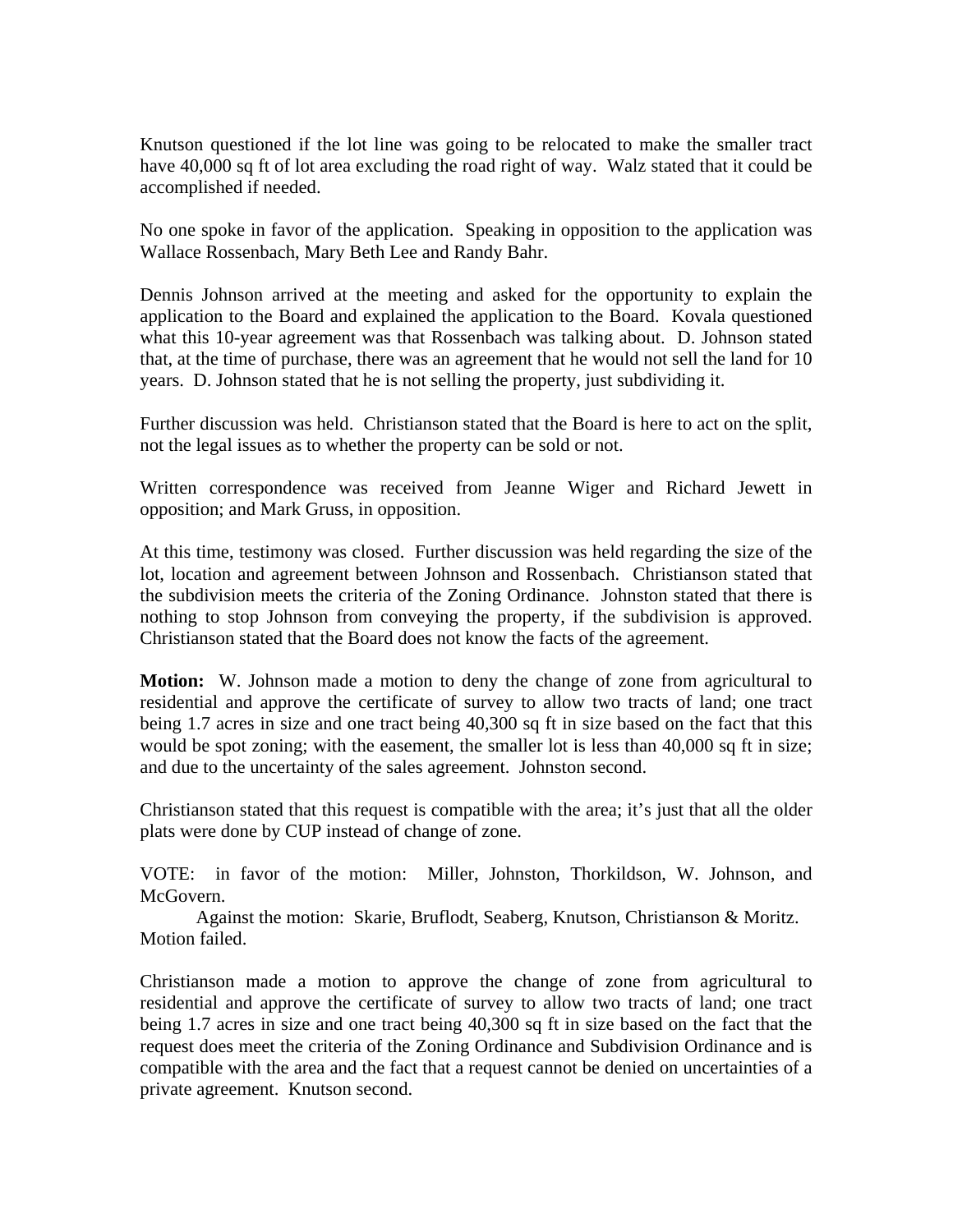VOTE: in favor of the motion: Skarie, Bruflodt, Seaberg, Knutson, Christianson & Moritz.

 Against the motion: Miller, Johnston, Thorkildson, W. Johnson & McGovern. Motion carried. Change of zone and certificate of survey approved.

**EIGHTH ORDER OF BUSINESS: Dean Johnson.** A request for a change of zone from agricultural to residential and a preliminary plat consisting of four lots has been filed for the property described as: Pt of Gov't Lot 1; Section 7, TWP 140, Range 36; Osage Township. PID Number 21.0026.003.

D. Johnson explained the application to the Board. The land would be divided into four buildable lots, all meeting or exceeding requirements.

Kovala stated that the lots were nice lots. Christianson questioned if the road would be rebuilt. D. Johnson stated that the road is an existing road. Scott Walz stated that by State Statute, the road corridor in a plat must be dedicated to the public, not an easement.

Johnston questioned the bluff on Lots  $3 \& 4$  and access to the lake. D. Johnson stated that there id a draw on each lot that would allow for access to the lake.

No one spoke in favor of the application. No one spoke against the application. Written correspondence was received from Brad Grant, Soil and Water Conservation, with concerns about the wetlands. At this time, testimony was closed.

Further discussion was held regarding location, lot size, bluffs and wetlands.

**Motion:** Thorkildson made a motion to approve the change of zone from agricultural to residential and to approve a preliminary plat consisting of four lots based on the fact that it meets the criteria of the Zoning Ordinance and Subdivision Ordinance. Seaberg second. All in favor. Motion carried. Change of Zone from agricultural to residential approved. Preliminary plat consisting of four lots approved.

**NINTH ORDER OF BUSINESS: Bruce Jacobs.** A request for approval of a certificate of survey consisting of one parcel of land, 1.8 acres in size, and a change of zone from agricultural to residential has been filed for the property described as Pt of Gov't Lot 7; Section 28, TWP 138, Range 40; Burlington Township. PID Number 03.0361.000.

Jacobs explained the application to the Board. About 20 years ago, a portion of the farm was deeded to Jacob's brother. Now the balance of the land will be incorporated into his land. The new tract being created would be for the existing house, leaving only a homestead.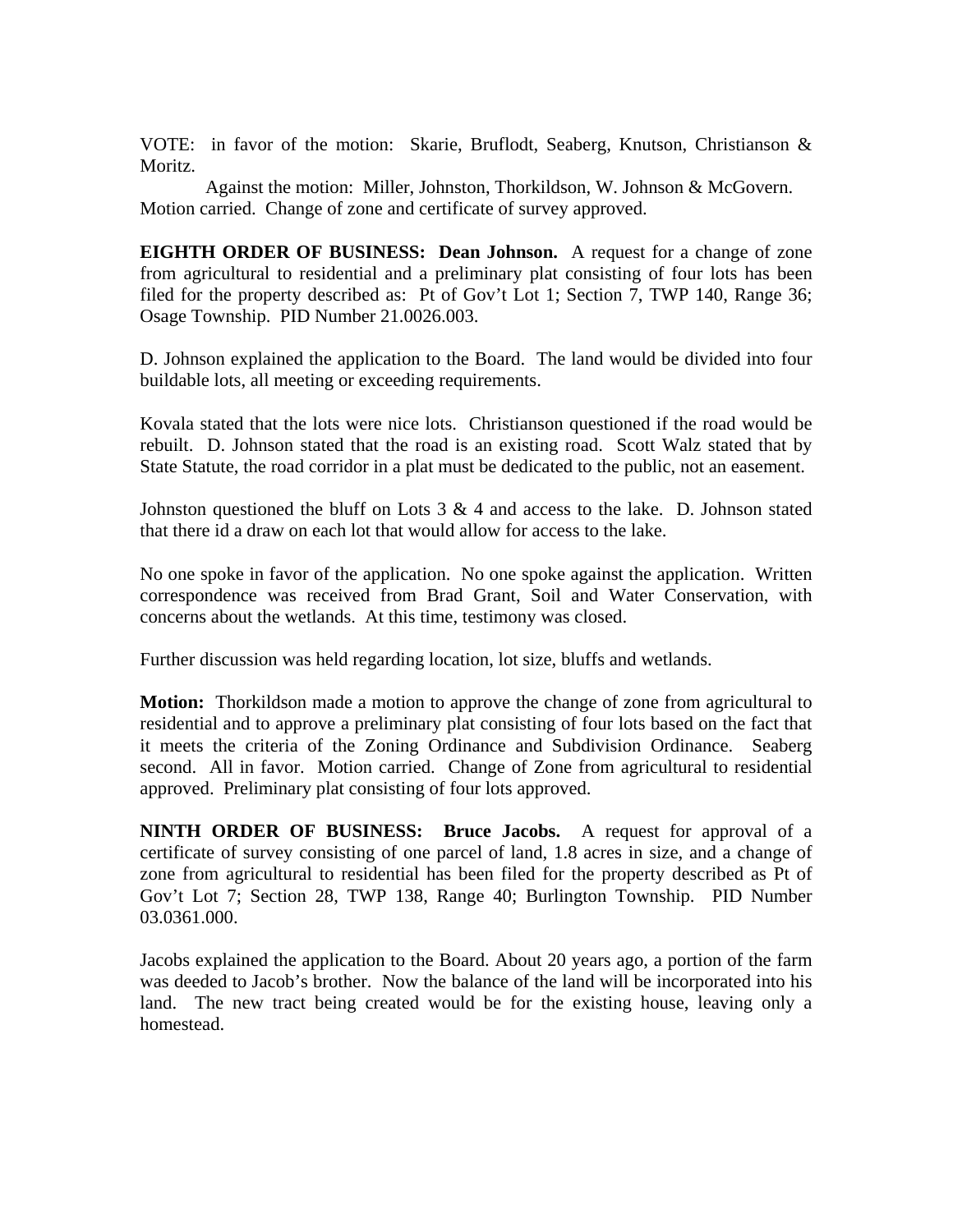No one spoke in favor of the application. No one spoke against the application. There was not written correspondence either for or against the application. At this time, testimony was closed.

Further discussion was held regarding lot size, location and compatibility.

**Motion:** W. Johnson made a motion to approve the change of zone and certificate of survey for one tract of land being 1.8 acres in size based on the fact that the request meets the requirements of the Zoning Ordinance and Subdivision Ordinance and is compatible with the surrounding area. Miller second. All in favor. Motion carried. Change of zone from agricultural to residential approved. Certificate of survey for one lot approved.

**TENTH ORDER OF BUSINESS: Mike & Robyn Engel.** A request for a conditional use permit to allow a two story accessory structure has been filed for the property described as: Pt Lot 1; Section 13, TWP 140, Range 38; Shell Lake Township. PID Number 28.0065.000.

No one was present to explain the application. Chairman Kovala stated that this item would be placed at the end of the agenda.

**ELEVENTH ORDER OF BUSINESS: Robert Sandgren.** A request for a change of zone from agricultural to residential and approval of a certificate of survey to allow three tracts of land being 28.20 acres in size; 70,159 sq ft in size; and 50,678 sq ft in size; has been filed for the property described as: Gov't Lot 3 & Pt Gov't Lot 4; Section 23, TWP 141, Range 36; Two Inlets Township. PID Number 34.0126.000.

Glen Howe, Surveyor, explained the application to the Board. This would not be spot zoning based on the fact that the property to the East is already zoned residential. Each lot meets or exceeds the criteria of the Ordinance.

No one spoke in favor of the application. No one spoke against the application. Written correspondence was received from Brad Grant, Soil & Water Conservation, with concerns about the wetlands. At this time, testimony was closed.

Discussion was held regarding the size of the lots, number of wetlands, access and the easement.

**Motion:** Christianson made a motion to approve the change of zone from agricultural to residential and certificate of survey for three lots (28.20 acres in size; 70,159 sq ft in size; and 50,678 sq ft in size) based on the fact that the request meets the requirements of the Zoning Ordinance and Subdivision Ordinance and is compatible with the surrounding area. Moritz second. All in favor. Motion carried. Change of zone from agricultural to residential approved. Certificate of survey for three lots ( 28.20 acres in size; 70,159 sq ft in size; and 50,6768 sq ft in size) approved.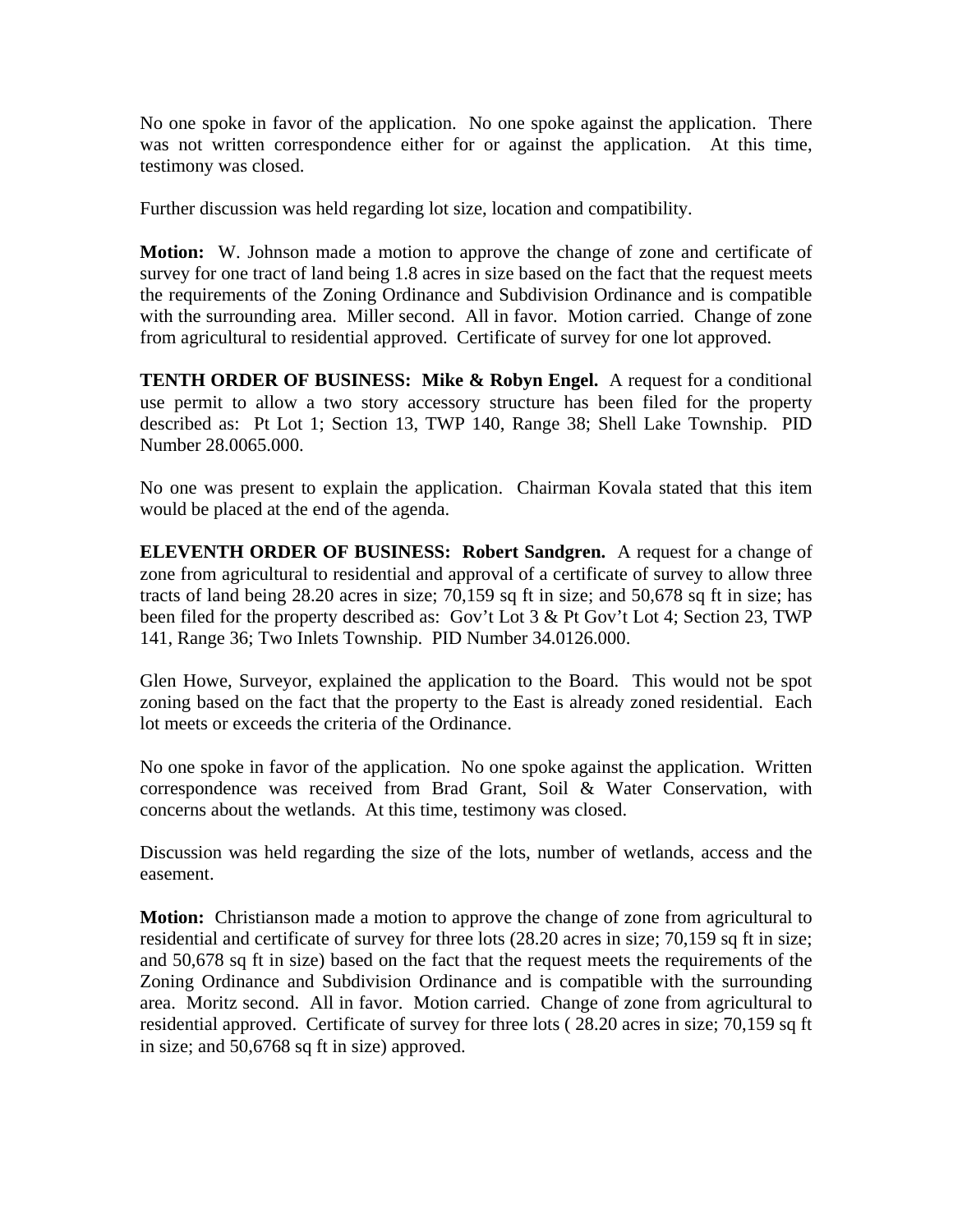**TWELVTH ORDER OF BUSINESS: Bruce Paakh.** A request for a conditional sue permit to allow a two story accessory structure has been filed for the property described as: Lot 4 S of line Beg 506 ft S of NE Cor Th S 85 deg 24 ft W 373 ft of Lk & there term & NW ¼ SW ¼ & Lots 5 & 6; Section 17, TWP 139, Range 43; Lake Park Township. PID Number 18.0103.000.

Paakh and Gary Olson explained the application to the Board. The garage has settled to support the floor, footings and walls had to be installed. He would like to utilize the space created by the walls instead of filling this area back up with dirt.

P. Johnson stated that there were concerns about the location of the garage, but a variance was granted in 1994 for the garage location.

Discussion was held regarding the location of the garage, the fill, topography, setbacks, and lake level. Knutson questioned when the fill was brought in. Paakh stated that the fill was brought in when the garage was constructed in 1994. The variance was an after the fact variance. Paakh stated that he got the site permit and then built the garage in a location other than the one permitted.

No one spoke in favor of the application. Speaking in opposition to the application was Paul Highness, concerned about the water level; and Harlan Koenig. Written correspondence was received in favor of the application from Lake Park Township. At this time testimony was closed.

Further discussion was held. Knutson questioned what the storage would be used for. Paakh stated that it would not be used everyday and access would not be from the lakeside. Seaberg stated that something does not look right with this application, what is the need for a two story accessory structure? Discussion was held regarding the two story structure and what constitutes a story. P. Johnson read the definition of a story out of the Zoning Ordinance. Johnston stated that nothing has been done right on this property so far. Johnston stated that a variance was granted to move the house back as far as possible, but the house was only moved 15 feet; the garage was constructed in the wrong location and an after the fact variance was granted; and now a request for a two story garage. Bruflodt felt that the bottom story should be back filled to prevent possible water pollution from stored chemicals in boat motors, machines, etc.

**Motion:** Bruflodt made a motion to deny the conditional use permit to allow a two story accessory structure based on the fact that it is not compatible with the area and that the lower floor of the structure is too close to the water table, which could create water pollution. The area below the garage floor and the cement (block) supporting walls must be back filled and there cannot be any type of storage under the main floor of the garage. McGovern second. All in favor except W. Johnson and Christianson. Motion carried. Application denied for a two story accessory structure.

**THIRTEENTH ORDER OF BUSINESS: Dennis Fulmer.** Request an application for a change of zone from agricultural to residential and approval of a certificate of survey to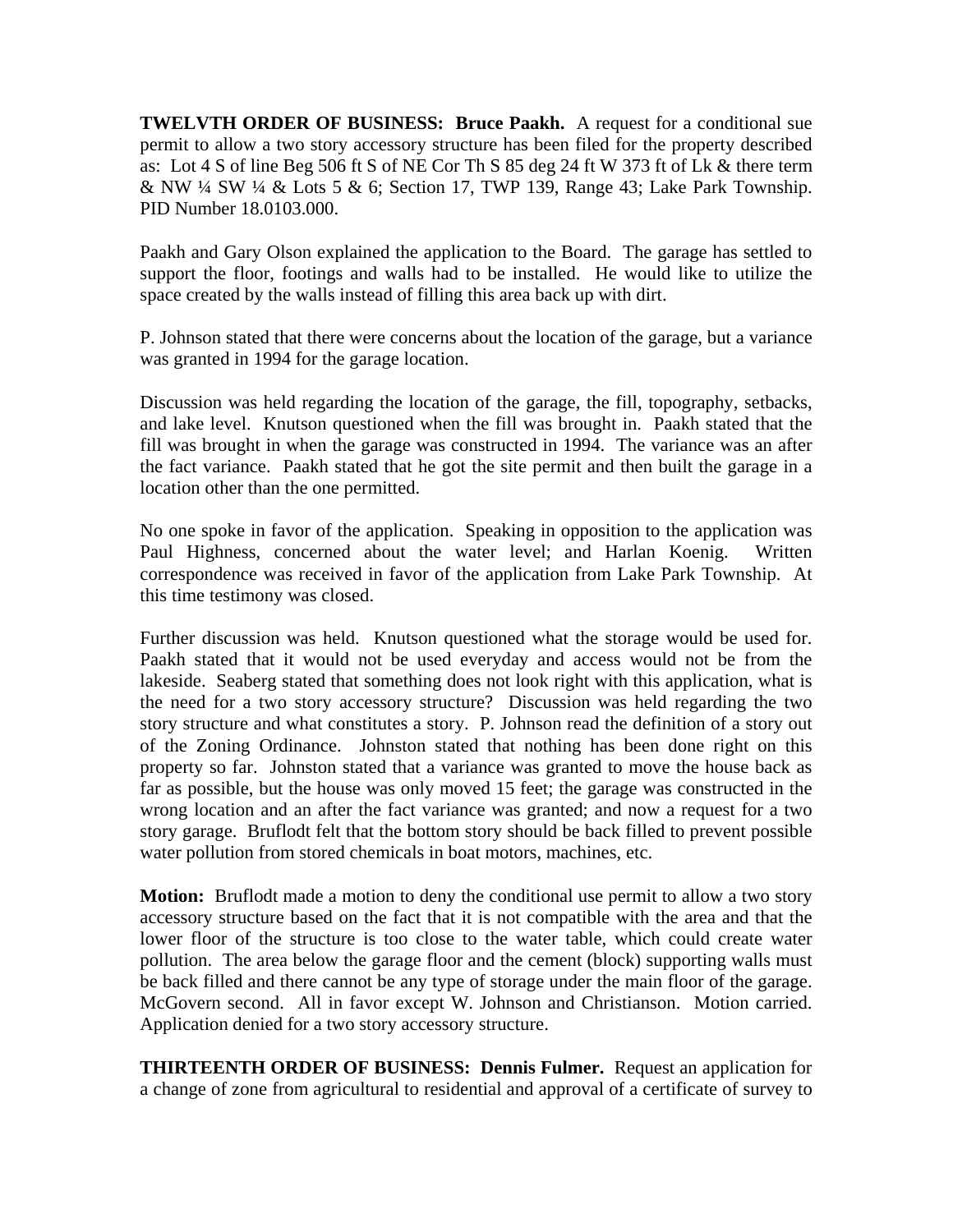allow two tracts of land, one being 3.3 acres in size and one being 1.75 acres in size has been filed for the property described as: Pt of Gov't Lot 7; Section 7, TWP 140, Range 40; Holmesville Township. PID Number 16.0034.001.

Fulmer explained the application to the Board. This piece of property would be split into two tracts, each meeting or exceeding the requirements of the Zoning Ordinance.

The Board held discussion regarding the size of the lots; access to the lots; the bluff location; buildable lot area; and current erosion. Christianson questioned if Fulmer has obtained a permit to dig into the bluff. Fulmer stated that he had not obtained a permit.

No one spoke in favor of the application. No one spoke against the application. There was no written correspondence either for or against the application. At this time, testimony was closed.

Christianson stated that Tract A was a nice spot; and Tract B has low lakeshore; but the request meets the criteria of the Ordinance.

**Motion:** Johnston made a motion to approve the change of zone from agricultural to residential and approve the certificate of survey to allow two tracts of land, one being 3.3 acres in size and one being 1.75 acres in size, based on the fact that the request meets the criteria of the Zoning Ordinance and Subdivision Ordinance. Bruflodt second. All in favor. Motion carried. Change of zone from agricultural to residential and certificate of survey for two lots approved.

**FOURTEENTH ORDER OF BUSINESS: John Bergstrom.** Request a change of zone from agricultural to residential and approve a certificate of survey to allow two parcels of land, one being 56,914 sq ft in size and one being 50,200 sq ft in size for the property described as: Pt of Gov't Lot 7; Section 11, TWP 139, Range 39; Height of Land Township. PID Number 15.0108.002.

Brant Beeson explained the application to the Board. Bergstrom would like to build another house, which would exceed the guesthouse requirement, so Bergstrom decided to subdivide the property. Each lot exceeds the minimum requirements. Tract B would have no lake access.

No one spoke in favor of the application. No one spoke against the application. There was no written correspondence either for or against the application. At this time, testimony was closed.

Further discussion was held regarding the lot size and location.

**Motion:** Christianson made a motion to approve the change of zone from agricultural to residential and approve the certificate of survey to allow two parcels of land, one being 56,914 sq ft in size and one being 50,200 sq ft in size based on the fact that the request meets the criteria of the Zoning Ordinance and Subdivision Ordinance. Miller second.